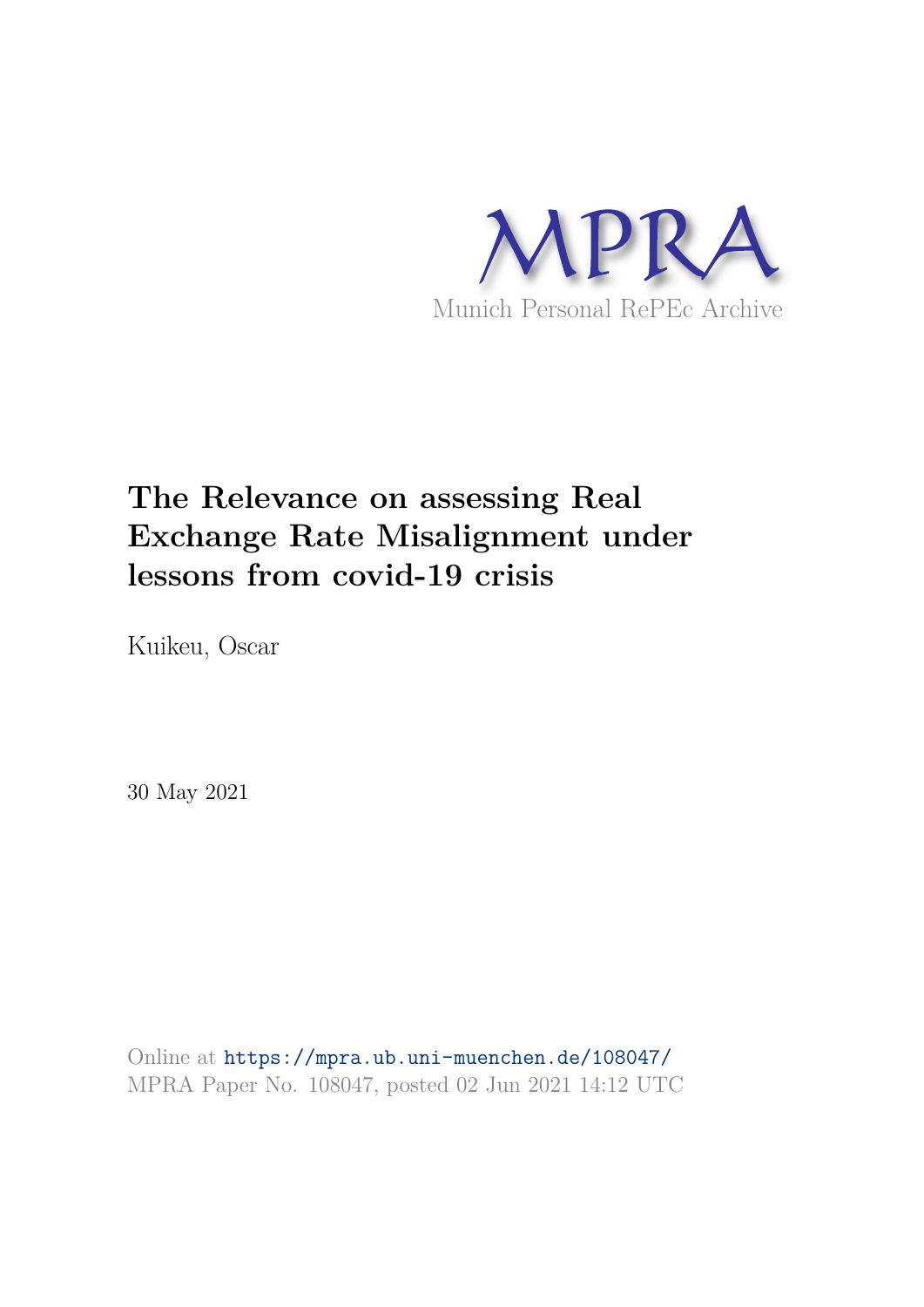# **The Relevance on assessing Real Exchange Rate Misalignment under lessons from covid-19 crisis**

Oscar Valéry KUIKEU

Advanced School of Economics and Commerce, University of Douala (Udo, Cameroon), Po box 1931 Douala (Cameroon), Port. +237 698 60 41 40, émail: kuikeuoscar@gmail.com

**Abstract.** *It's well established that the current period of covid-19 crisis is an one of not yet observed about the assessing on relevant concept as Exchange Rate behavior. In facts, since Edwards* (*1989*) *the dynamism of them are governs by relevant economic fundamentals in general called fundamentals as the structural reforms policies undertaken as resilience measure against covid-19 crisis. Thus what is the meaning to assess on the Relevance of this approach? Due to little theoretical consideration what can be about the adequate method or technic for address on this issue? These are the main questions we are trying to answer, here. Globally speaking, the taking into account at the theoretical level of consideration as the honeymoon effect is relevant in the sense that the empirical methodology lies on this kind of theoretical consideration.* 

# **Keywords:** *C*32 *F*33 *O*47 **Jel Classification Codes:** *Fundamentals, Misalignment, honeymoon effect*

#### **1. Introduction**

By comparing Real Exchange Rate behavior observed to the equilibrium path we have an idea on the Real Exchange Rate Misalignment otherwise figure as episodes of Over/under valuation of the currency. The idea came from the law of unique or one price but today Advocated with the stylize fact that the underlie law is observed just for the openness sector. Considering the Broad sectors in the economy as a whole it's "fundamentals" who drive Real Exchange Rate behavior observed because they are those who are related to the Rejection of this law coming mainly from the Balassa-Samuelson effect about the tendency of going over the unity in consideration of the differentiate price competitiveness between the local and the foreign economy.

The Coronavirus crisis have undertaken on this kind of consideration with the adjustment process in price as result of shocks operated in the Supply and the demand side of the economy. At this stage the northern economies are concern with the immunization process coming from vaccine where the allowance going for the accessibility of this vaccine in Regions outside of his national borders with concern for LDC as the covax initiative for Africa. Sign that one concern about the "fundamentals" is the level of investment because this have well drive the production of vaccine and the concern in non-industrialized one's about the traditional medicine or the silent modernization in technical material for the needing operation and concern about the therapeutic concern with the manifestation of coronavirus and to put concern on population against the need of respect on barriers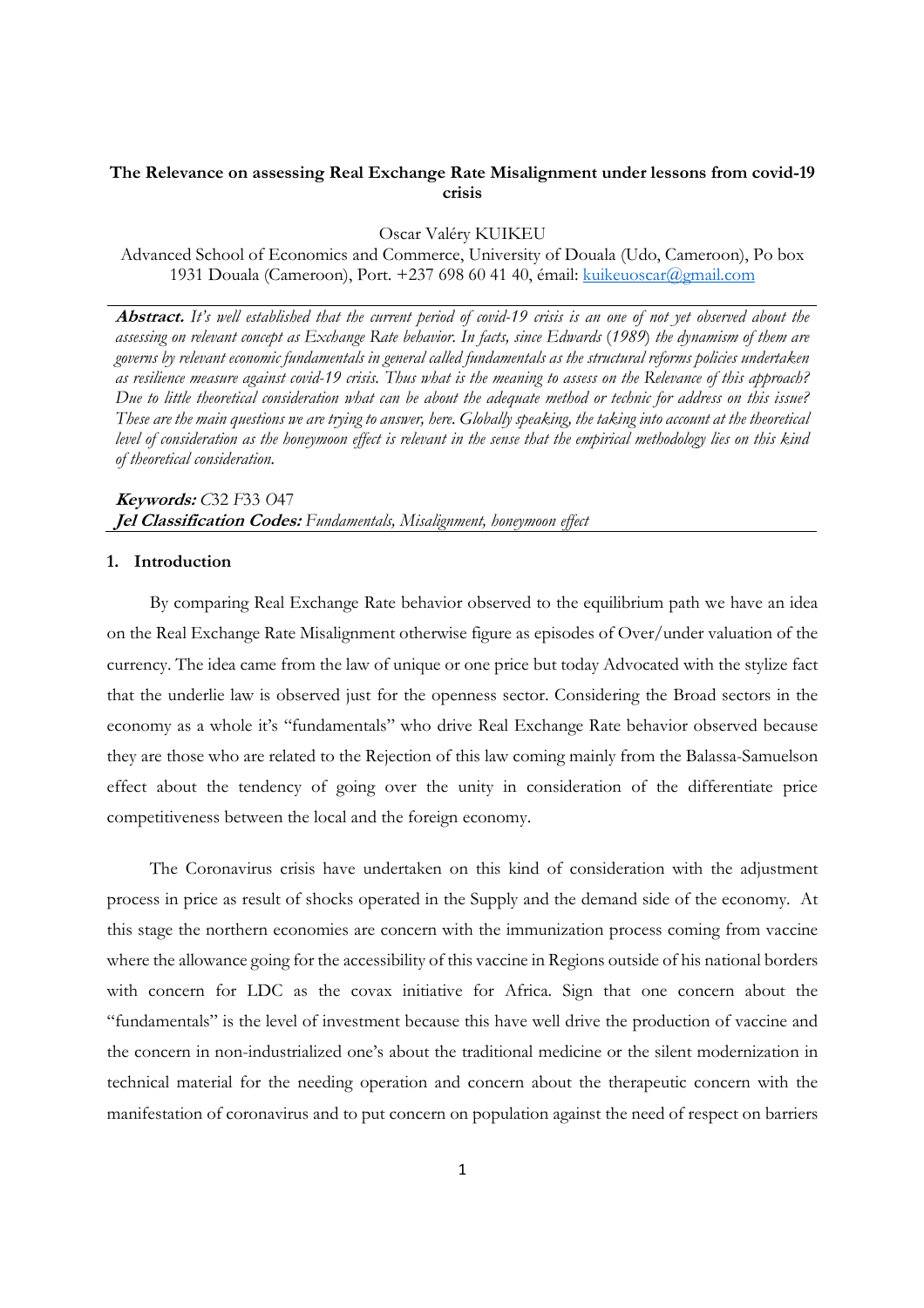measures. Nevertheless the control of the following "fundamentals" in inflation and investment level have required that the nation have donation from institutional organization in face of the crisis concern by the coronavirus with one of the manifestation as lack in external reserv.

With these "fundamentals" at the shed line he have been able to proceed in the measure in Misalignment conform to that attempted in the historical monetary cooperation with France for economies as Cameroon, Gabon, central African republic. Nevertheless as Agreement on Monetary Arrangement one road to improve on this exercise is to take at the heart the question of honeymoon effect who revealed that the Agreement stabilize well the Exchange Rate than the floating pure system. In fact, we think that this theory gives emphasis on using Break point in assessing on cointegrating relation between the two side involved in calculating Misalignment, in the one hand the observed Real Exchange Rate and in the other the "fundamentals". Therefore is this true the undervaluation due the adjustment in the currency of January 1994 should have much great emphasis than the case of non taking into account of this honeymoon phenomenon.

To assess on this exercise we use the cointegration technique of Johansen extend to taking break into the cointegration system by Johansen, Mosconi and Nielsen (2000). The Rest of the paper is organized as following, in the next section (section 2) the presumption of using cointegration technic with Break as relevant issue to undertaken on the honeymoon phenomenon. The section 3 goes in the empirical assessment. Section ' as concluding Remarks give some guidelines for proceding with Exchange Rate issue where the issue of a Break point is engaged.

#### **2. The honeymoon effect : the relevance for using on cointegration technic with Break point**

Following Johansen, Mosconi and Nielsen (2000) a series given as stationary around a breaking constant level is better describe as unit root series. The main issue is that the point at which this break occurs on the series consider is on the nominal exchange rate regime concern with the date of 1994 revealed as one of this. To this fact the honeymoon effect appears thus as one of theoretical concept for assessing on the relevance of estimated Misalignment in the sense that is criterion is given by the fact that if he holds therefore the undervaluation on this date must be most relevant when this is taking into account. To address the issue we can just consider on the plot time series for Real Exchange Rate who clearly exhibit a broken trend at the date where the devaluation took place in 1994. While for the other components of the cointegrating system namely the "fundamentals" this issue is not observed raising the idea that the nominal agreements on the Exchange Rate are playing primarily on Real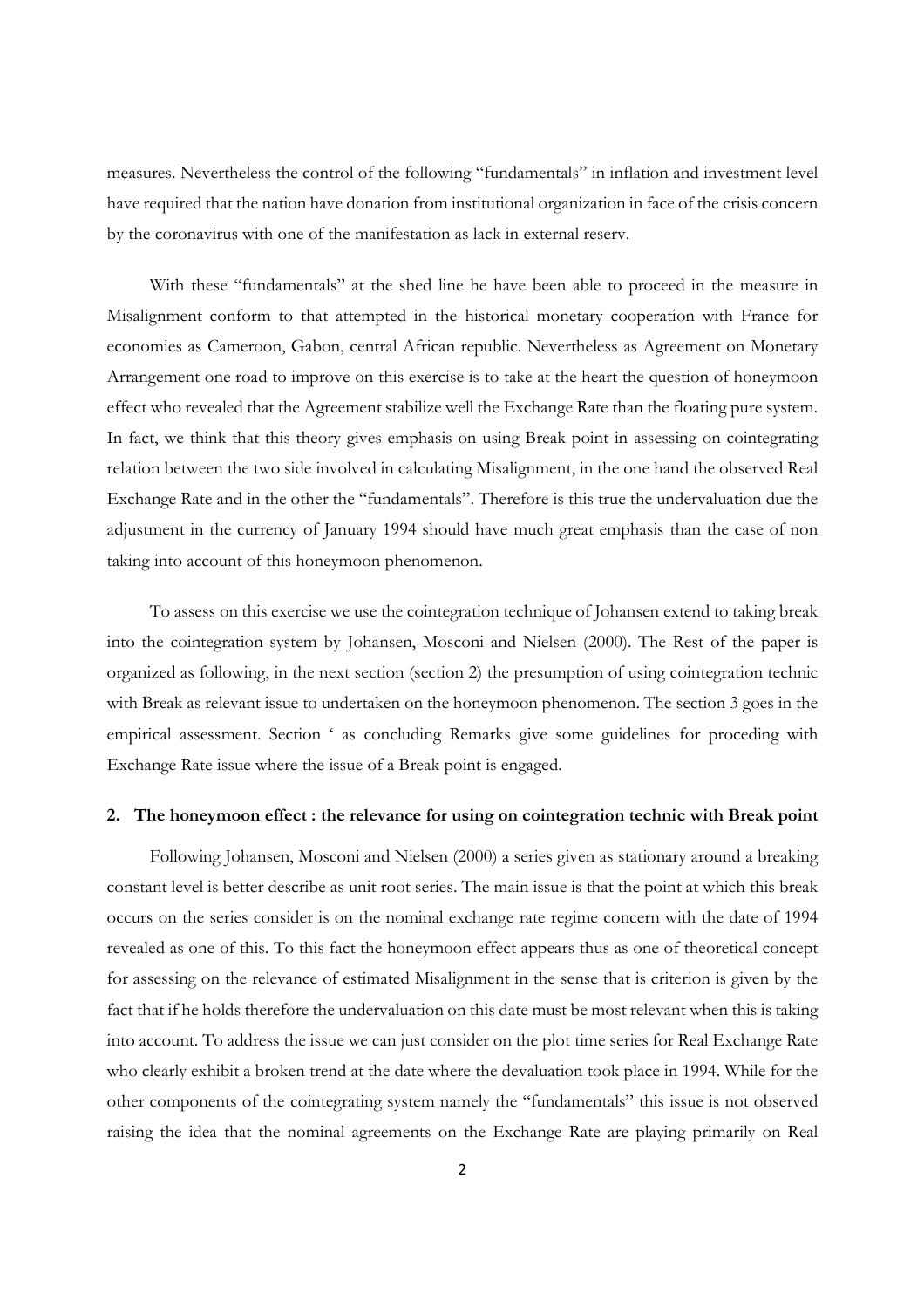Exchange Rate behavior observed. This issue come to fostering the idea that is the External Real Exchange Rate (ERER) to the opposite of the Internal Real Exchange Rate (IRER) who is more relevant for the analysis. In fact, the passthrough effect of the nominal adjustment on the local prices have well play in the case of ERER where the calculation lies on a composite index of prices for the consume goods by the economic agents contrary to the IRER. Another piece of evidence concerning the position of this Rate of ERER is that the upcoming event of a single currency unit in Europe since 2002 is another piece of concern for the honeymoon effect because this event appears as an another adjustment place into the RER in the sense of nominal devaluation and this appears clearly into the plot of the ERER. For these facts the honeymoon effect constitute thus one of favorable issue to undertaken the calculation of Misalignment with an available criterion of relevance in the sense that if he holds thus the estimate Misalignment at this date must be much more valuable without this need place in an arrangement about currency. Another concern is that we can consider the Advent of the single European currency unit as one of period preceding a system of pure floating where the anchor currency at this time should to float compare to the others in the Monetary system but also with the other species already existing before this Advent.

### **3. Empirical assessment**

The first consideration is to validating the preceding development by the plot of time series for the RER and the issue of existing break point in the trend for this serie. The data concern the two majors namely Cameroon and Gabon economies observed between 1980 – 2019 for Cameroon and 1980 – 2005 for Gabon. We use data on gross fixed capital formation as measure of investment level, the consumer price index changes as inflation, and the current account balance as the nation's external position. The data come from the online Data set of the World Bank World Development Indicator (WDI).

He clearly appear that as well as for Cameroon and Gabon the series of RER have a trend change in 1994 the date of nominal adjustment. To confirm on the stylized fact we employed the Unit Root test with structural Break at an knowing point choose here as 1994 in the one hand and 2002 in the other. The Results are the following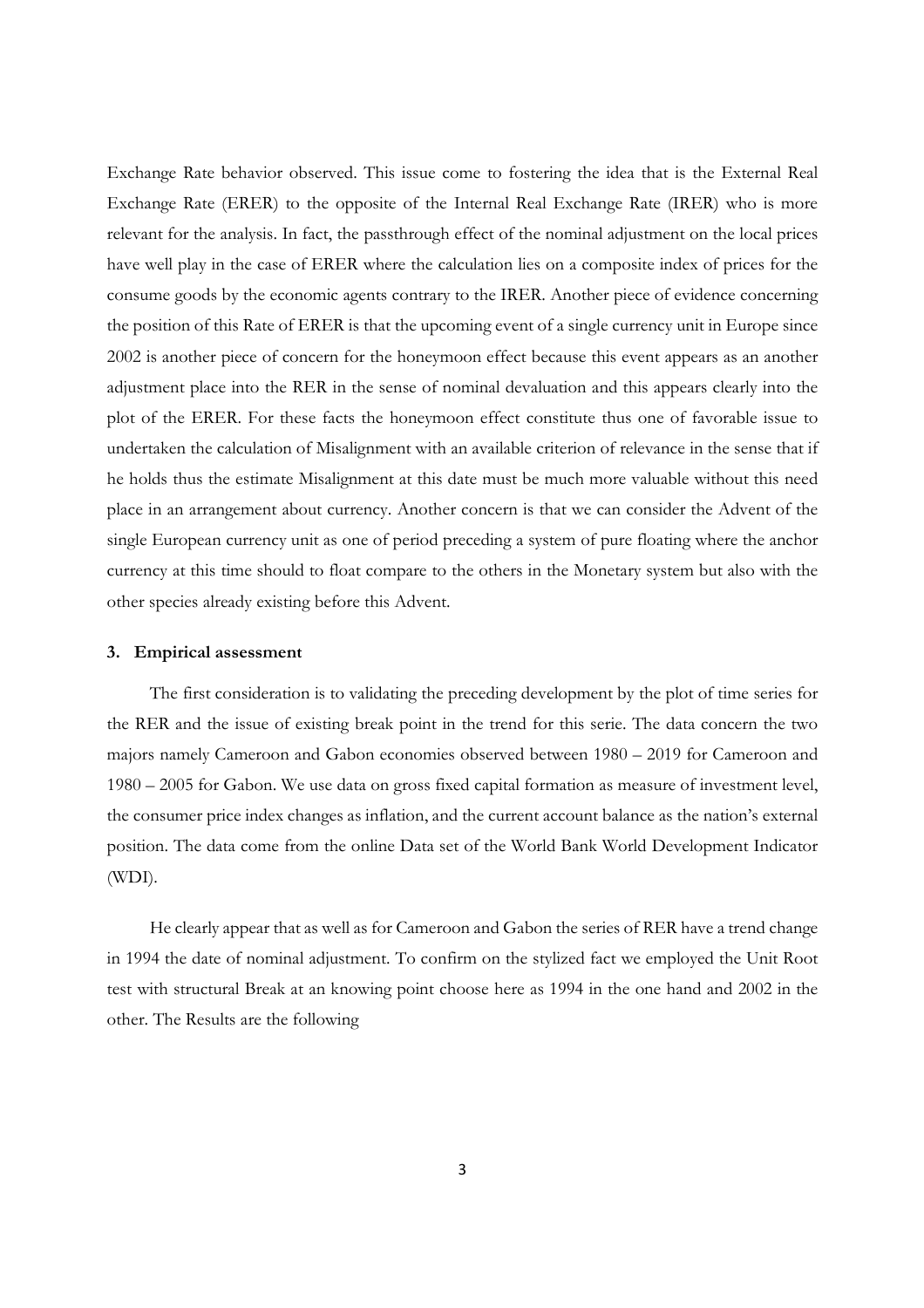|                |          | Cameroon |              |         |                | Gabon   |                   |           |          |
|----------------|----------|----------|--------------|---------|----------------|---------|-------------------|-----------|----------|
|                |          |          | $\mathbf{2}$ | (3)     | $\overline{4}$ |         | $\left( 2\right)$ | 3         | ΄4       |
| Test statistic | Trend    | $-2.50$  | -            |         |                | $-1.09$ | $-1.95$           | $-1.90$   | $-2.46$  |
|                |          |          | $3.52**$     | $3.77*$ | $3.63*$        |         |                   |           |          |
|                | Constant | $-1.44$  | $-3.95*$     |         |                | $-1.56$ | $-2.57$           |           |          |
|                |          |          |              | $3.81*$ | $3.19*$        |         |                   | $2.75***$ | $3.10**$ |
| Break point    |          | 1994     |              |         | 1994           |         |                   |           |          |

Table 1: Unit Root test with Break in 1994

Source: *\**(*\*\**, *\*\*\**) null hypothesis is rejected at 1*%* (5*%*, 10*%*) level of significance. (1) impulse dummy (2) Shift dummy (3) Exponential Shift (4) Rational Shift. Lanne et al. (2002) critical values

Table 2: Unit Root test with Break in 2002

|                |          | Cameroon |                   |         |          | Gabon   |         |                |         |
|----------------|----------|----------|-------------------|---------|----------|---------|---------|----------------|---------|
|                |          |          | $\left( 2\right)$ | (3)     | ΄4       |         | 2       | $\mathfrak{B}$ | 4       |
| Test statistic | Trend    | $-1.98$  | $-2.65$           | $-1.94$ | $-3.58*$ | $-1.46$ | $-2.02$ | $-1.28$        | $-1.64$ |
|                | Constant | $-1.34$  |                   | $-1.21$ |          | $-1.57$ | $-2.40$ | $-1.43$        | $-1.47$ |
|                |          |          | $3.22**$          |         | $3.01**$ |         |         |                |         |
| Break point    |          | 2002     |                   |         | 2002     |         |         |                |         |

Source: *\**(*\*\**, *\*\*\**) null hypothesis is rejected at 1*%* (5*%*, 10*%*) level of significance. (1) impulse dummy (2) Shift dummy (3) Exponential Shift (4) Rational Shift. Lanne et al. (2002) critical values

Evidence of Break point in 1994 as well as in 2002 is well assess for Cameroon contrary to Gabonese economy where this is not observed in 2002.

This is just testing result. For controlling on the analysis further in order to assess on the issue we use cointegration test with Break. The well known Johansen Trace test in the one hand and in the other the Saikkonen and Lütkepohl Test (Saikkonen and Lütkepol 2000). The following Tables 3 and 4 contains the results:

Table 3: Saikkonen and Lütkepohl Test

|        | p value |
|--------|---------|
| 151.30 | 0.00    |
| 73.71  | 0.00    |
| 28.48  | 0.00    |
| 0.03   | 0.90    |

Source: LR is Likelihood Ratio, *r* the cointegrating rank. Computations made on the basis of Response surface

|  |       | p value   |  |  |  |  |  |
|--|-------|-----------|--|--|--|--|--|
|  | 68.55 | 0.00      |  |  |  |  |  |
|  | 34.59 | $0.24\,$  |  |  |  |  |  |
|  | 20.77 | 17<br>U.I |  |  |  |  |  |
|  | 70    | ∪.∠ 1     |  |  |  |  |  |

Table 4: Johansen Trace test with break in 1994

Source: LR is Likelihood Ratio, *r* the cointegrating rank. Computations made on the basis of Response surface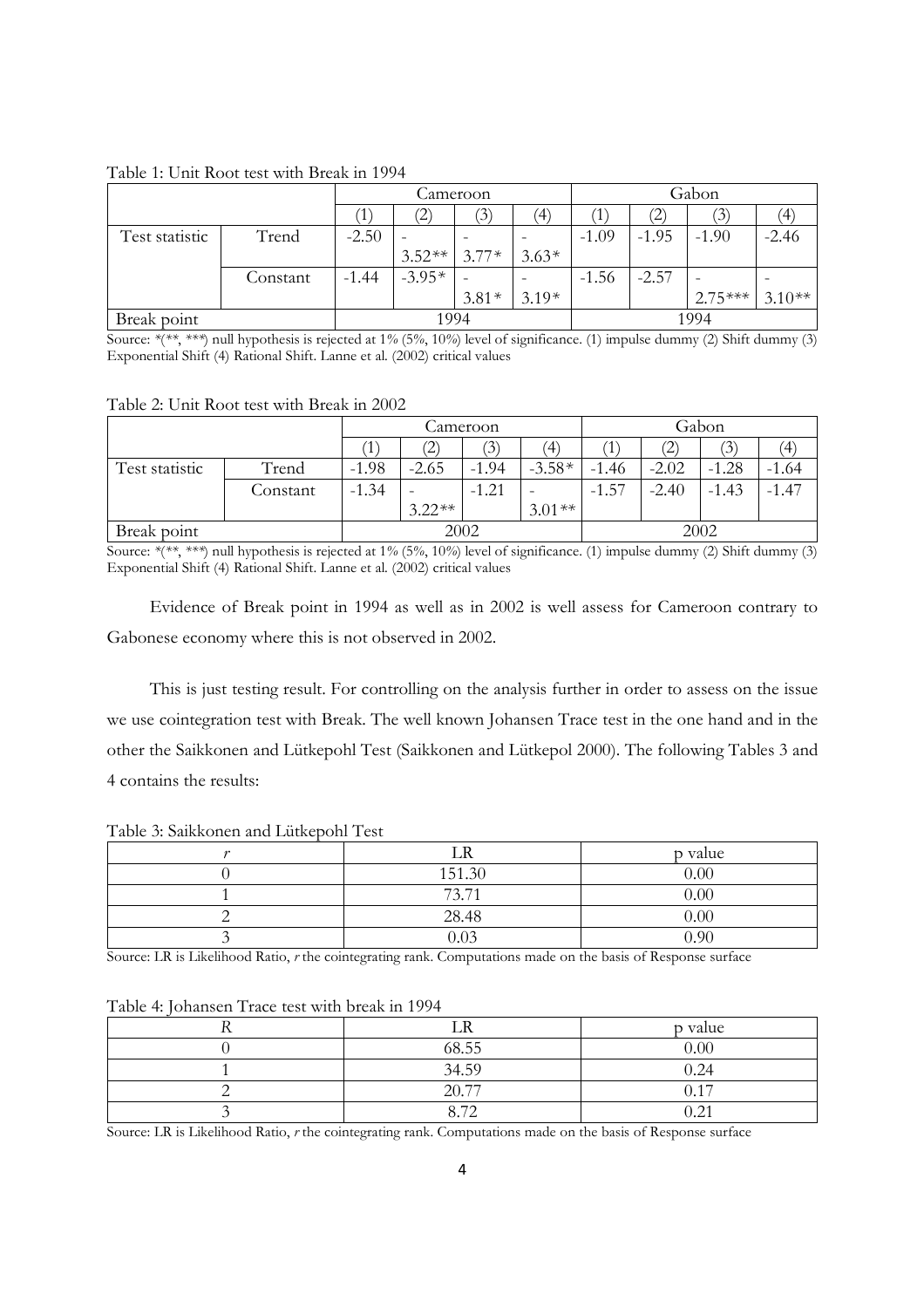The following Tables are just for Cameroon country on the belief that is it that need to be check for Robustness in fact remember that just the residual analysis have been used yet in the preceding Kuikeu (2021) and therefore the analysis suggested using Johansen Multivariate cointegration technic to assess on the relevanve of the preceding results. Because the statistics with break eventuality have been well check and conclude to the existing of one cointegrating relation we just need to restricted the constant term on evaluating this kind of cointegrating relation who is the following:

*LRex =* 7.83 – 1.047*LGFCF +* 0.016Inf – 0.005CA

Where *L* is natural logarithm, *GFCF* as measured of investment, Inf the inflation rate, CA the current account.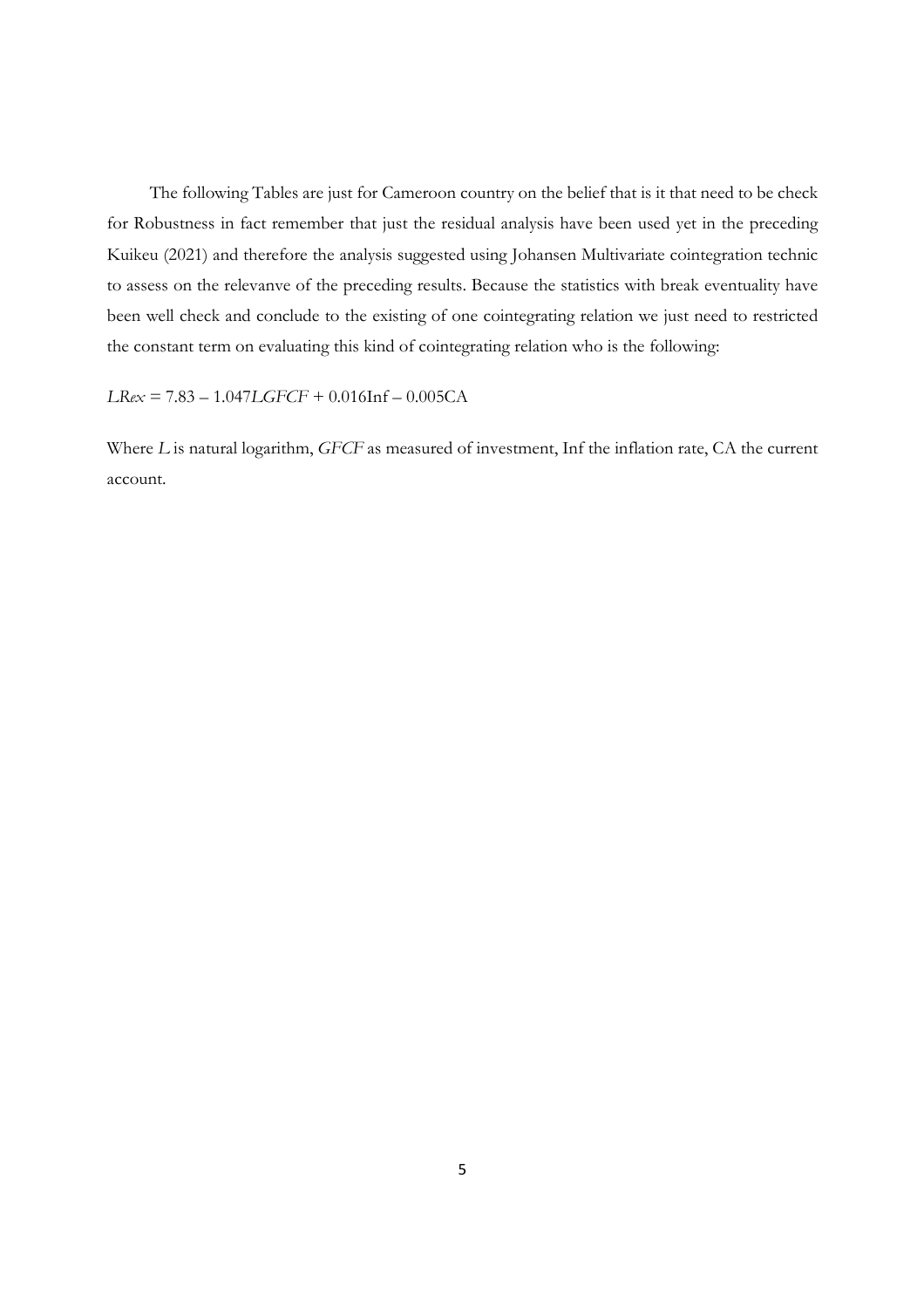

**Figure 1: equilibrium**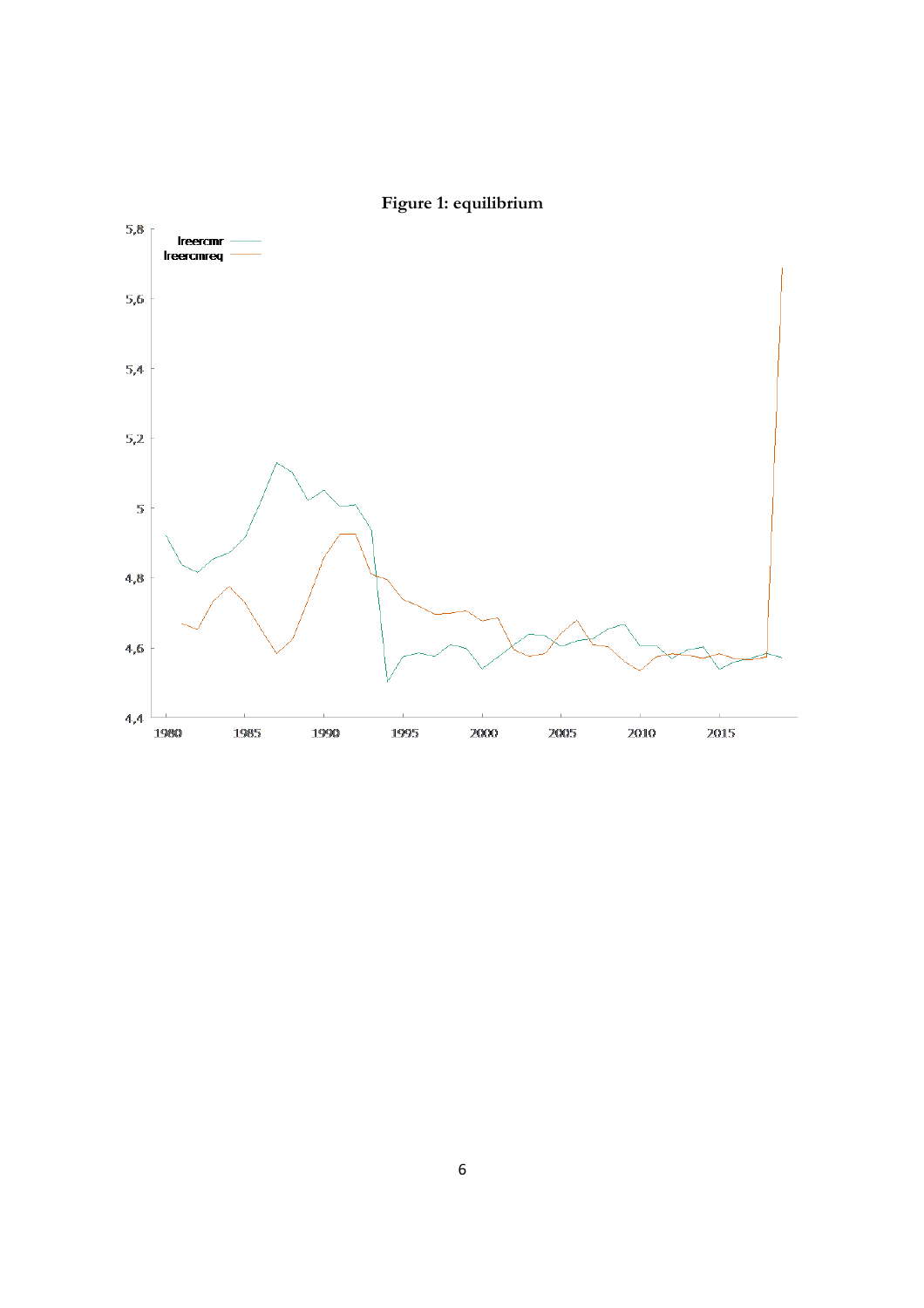

# **4. Conclusion**

This idea put on the honeymoon effect to assess on the Relevance of the preceding construction is so valuable. In fact the stylized facts are well reproduce with exactly the beginning in the upward trend (Overvaluation currency) of the *Rex* just since 2002.

## **5. References**

**Johansen S., Mosconi R. et Nielsen B. (2000)** "Cointegration analysis in the presence of structural breaks in the deterministic trend", *Econometrics Journal*, vol. 3, n°2, p. 216-249.

**Kuikeu O.V. (2021)** "A Bird eye from covid-19 crisis on the Relevance of the cfa franc devaluation of January 1994 and the honeymoon effect: an assessment with the equilibrium real exchange rate. Cases of Cameroonian and Gabonese economies", MPRA\_paper 107719, University Library of Munich, Germany.